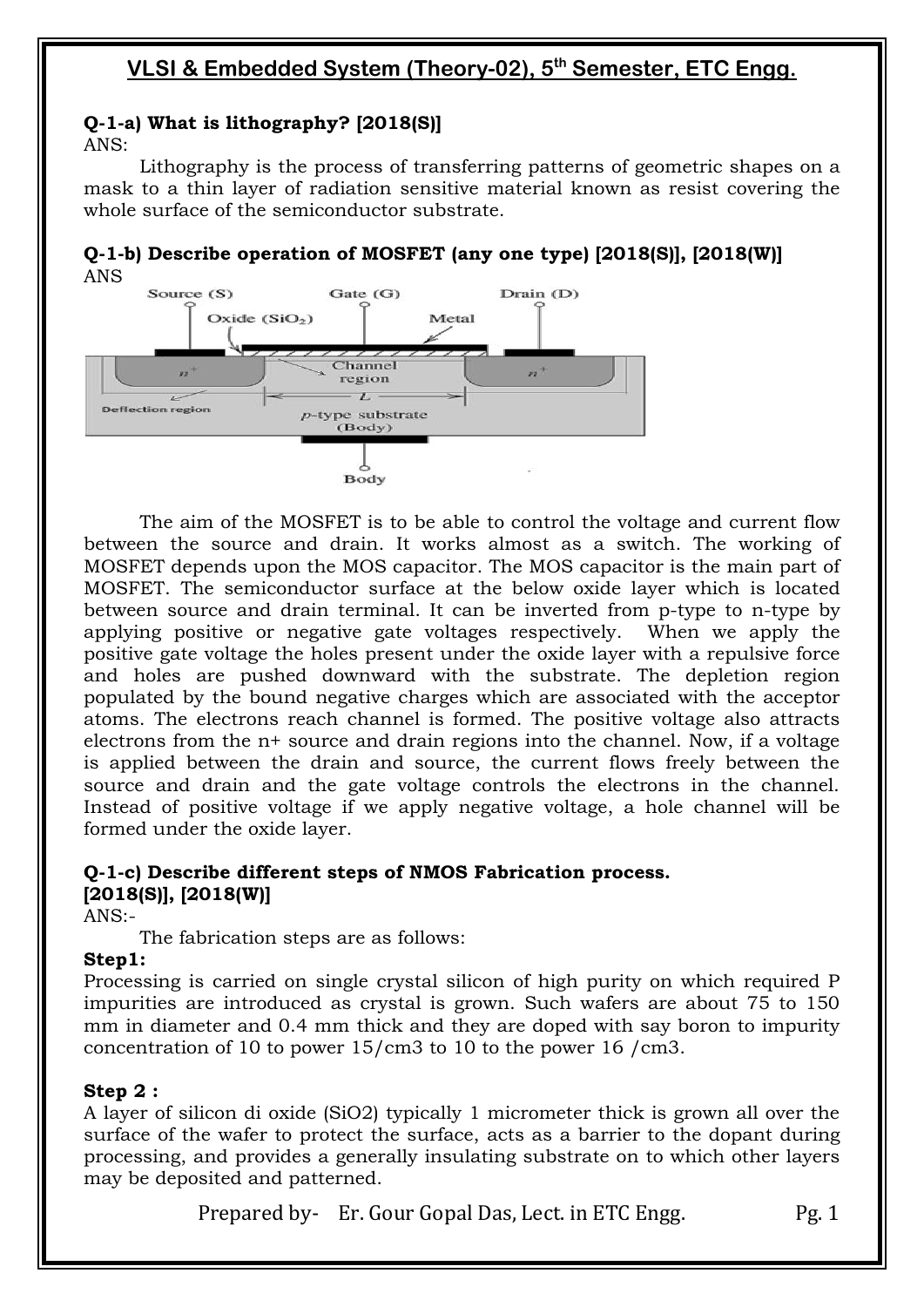### **Step 3:**

The surface is now covered with the photo resist which is deposited onto the wafer and spun to an even distribution of the required thickness.



### **Step 4:**

The photo resist layer is then exposed to ultraviolet light through masking which defines those regions into which diffusion is to take place together with transistor channels. Assume, for example , that those areas exposed to uv radiations are polymerized (hardened), but that the areas required for diffusion are shielded by the mask and remain unaffected.

### **Step 5:**

These areas are subsequently readily etched away together with the underlying silicon di oxide so that the wafer surface is exposed in the window defined by the mask.

### **Step 6:**

The remaining photo resist is removed and a thin layer of SiO2 (0.1 micro m typical) is grown over the entire chip surface and then poly silicon is deposited on the top of this to form the gate structure. The polysilicon layer consists of heavily doped polysilicon deposited by chemical vapor deposition (CVD). In the fabrication of fine pattern devices, precise control of thickness, impurity concentration, and resistivity is necessary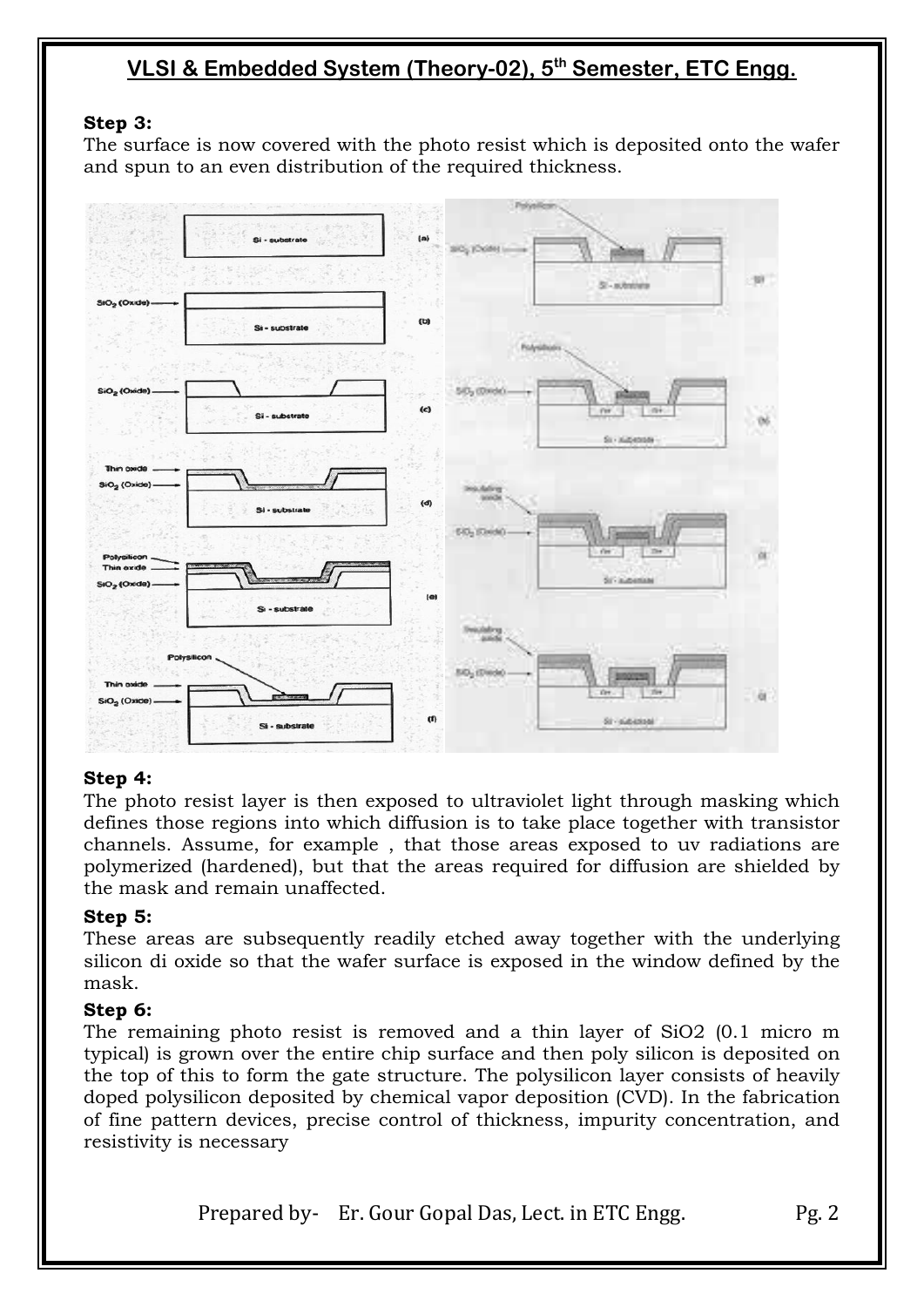### **Step 7:**

Further photo resist coating and masking allows the poly silicon to be patterned and then the thin oxide is removed to expose areas into which n-type impurities are to be diffused to form the source and drain. Diffusion is achieved by heating the wafer to a high temperature and passing a gas containing the desired n-type impurity.

The poly silicon with underlying thin oxide and the thick oxide acts as mask during diffusion the process is self-aligning.

### **Step 8:**

Thick oxide  $(SiO_2)$  is grown over all again and is then masked with photo resist and etched to expose selected areas of the poly silicon gate and the drain and source areas where connections are to be made. (Contacts cut)

### **Step 9:**

The whole chip then has metal (aluminum) deposited over its surface to a thickness typically of 1 micro m. This metal layer is then masked and etched to form the required interconnection pattern.

### **Q-2-a) What is threshold voltage? [2018(S)]**

ANS

The threshold voltage, commonly abbreviated as  $V_{th}$ , of a MOSFET is the minimum gate-to-source voltage VGS that is needed to create a conducting path (channel) between the source and drain terminals.

### **Q-2-b) Explain the Level-1 modeling of MOS transistor. [2018(S)], [2018(W)]** ANS

The LEVEL-1 model is the simplest current-voltage description of the MOSFET, which is basically the GCA based quadratic model originally conceived by Sah in the early 1960s and later developed by Schichman and Hodges. The equations used for LEVEL-1 n-channel MOSFET model is SPICE is as follows-

Linear region- 
$$
I_D = \frac{K'}{2} \cdot \frac{W}{Leff} \cdot [2. (Vgs - Vt)Vds - Vds^2]
$$
.  $(1 + \lambda Vds)$   
for $V_{gs} \ge V_t$  and  $V_{ds} < V_{gs} - V_t$ 

Saturation region- $I_1$ 

$$
{}_{D} = \frac{K'}{2} \cdot \frac{W}{Leff} \cdot (Vgs - Vt)^{2} \cdot (1 + \lambda Vds)
$$
  
for  $V_{gs} \ge V_t$  and  $V_{ds} \ge V_{gs} - V_t$ 

Where the threshold voltage  $V_t = V_{t0} + \gamma \left( \sqrt{2\varphi f} \right) - \sqrt{2\varphi f}$ The effective channel length L*eff* = L- 2L*<sup>D</sup>* The empirical channel length modulation term =  $(1 + \lambda V ds)$ 

The physical parameters are K' =  $\mu$ .C<sub>ox</sub>,where C<sub>ox</sub>=  $\frac{\varepsilon}{\varepsilon}$  $\frac{\varepsilon \sigma x}{\varepsilon \sigma x}; \gamma = \frac{\sqrt{2}}{2}$  $\frac{1}{\cos \theta}$  and  $2\varphi f = 2.\frac{KT}{q}$ .  $l_n \left(\frac{n}{N}\right)$  $\frac{nc}{Na}$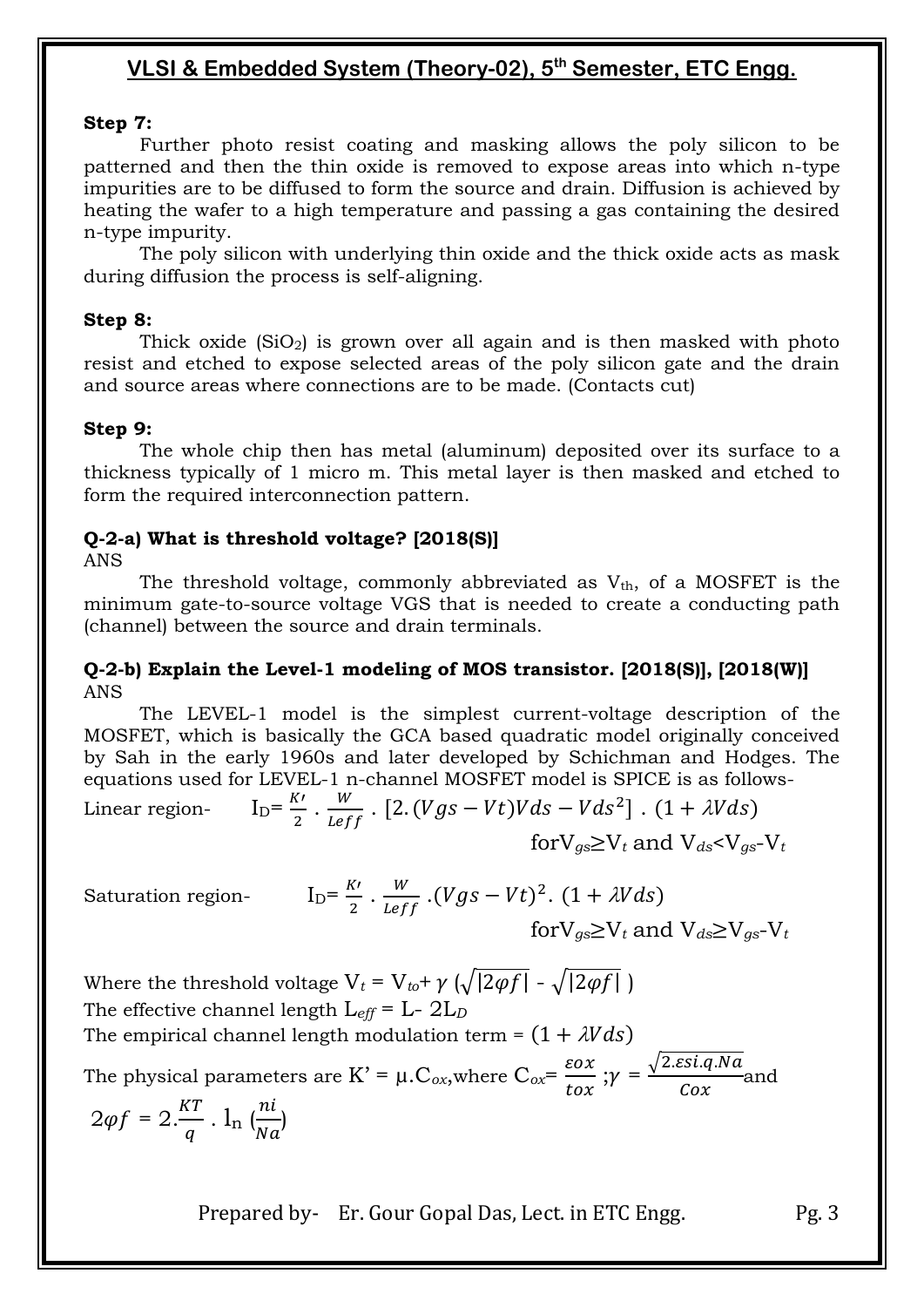### **Q-2-c) Explain briefly MOSFET capacitance with neat diagram. [2018(S)]** ANS

The on chip capacitances found in MOS circuit are in general complicated functions of the layout geometries and the manufacturing processes. Most of these capacitances are not lumped, but distributed.

The figure-A below shows the cross sectional view and top view of a typical n-channel MOSFET. In this figure, the mask length (drain length) of the gate is  $L_m$ , and the actual channel length is L. The extent of both the gate-source and gatedrain overlap are L<sub>D</sub>; thus, the channel length is given by  $-$  L = L<sub>m</sub> – 2.L<sub>D</sub>



Here, the source and drain overlap region length are equal because of the symmetry of the MOSFET structure  $(L<sub>D</sub>)$  is on the order of 0.1 $\mu$ m. Both the source and drain diffusion regions have a width of W. The diffusion region length is Y. Here, both source and drain diffusion region are surrounded by a  $p<sup>+</sup>$  doped region called the channel stop implant. This additional  $p^+$  region prevent the formation of any unwanted (parasitic) channel between two neighboring n<sup>+</sup> diffusion regions and act to electrically isolate neighboring devices built on the same substrate.

The parasitic capacitances can be identified associated with typical MOSFET structure as lumped equivalent capacitances observed between the device terminals as shown in figure-B; since such a lumped representation can be easily used to analyze the dynamic transient behavior of the device.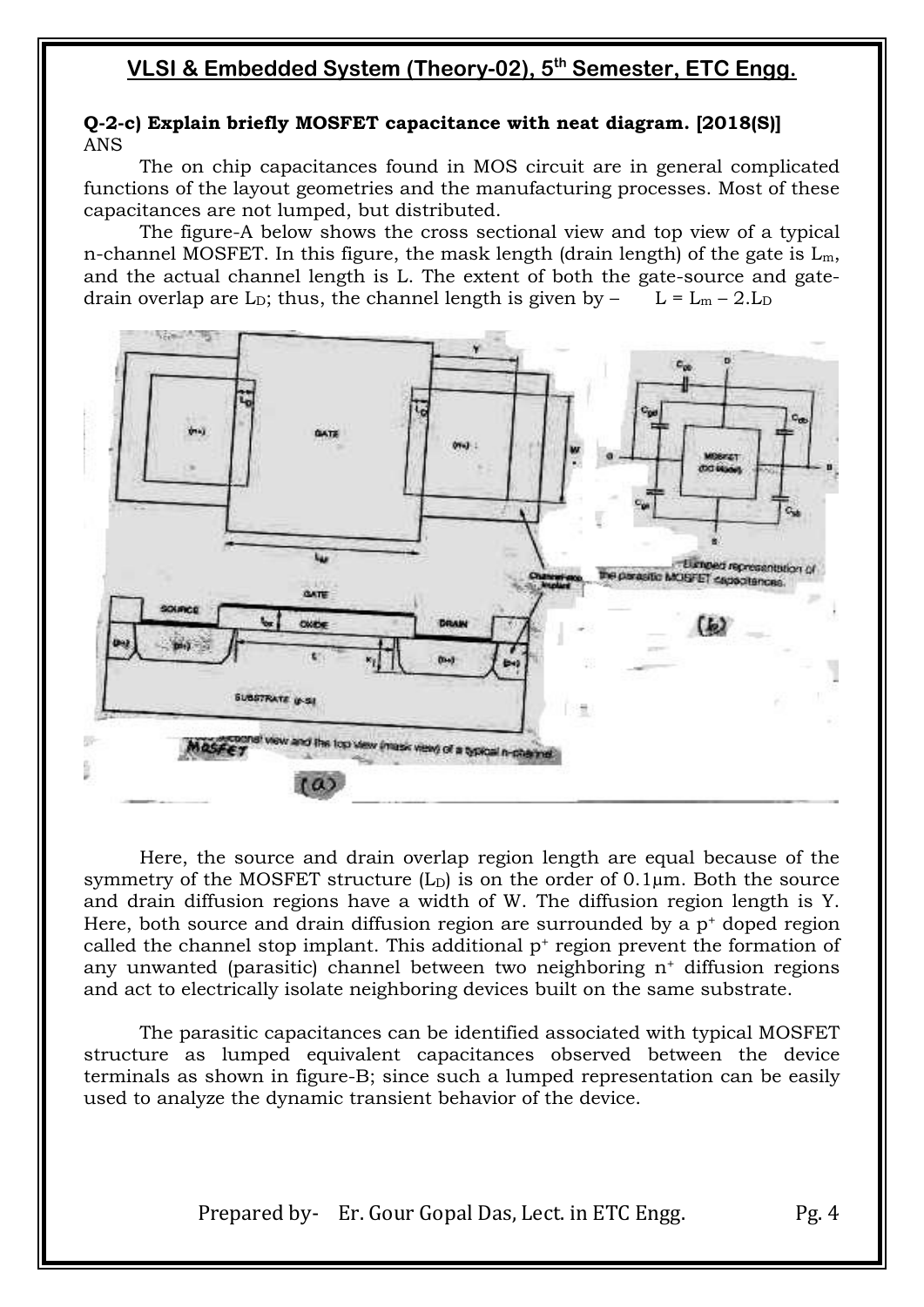

ANS



**Q-3-b) Describe NMOS inverter with resistive load with neat diagram. [2018(S)], [2018(W)]**



The basic structure of the resistive load inverter is given above. An enhancement type nMOS transistor acts as the driver device. The load consist of a simple linear resistor  $R<sub>L</sub>$ . The power supply of the ckt. is  $V<sub>DD</sub>$ . The o/p or drain

current  $I<sub>D</sub>$  is equal to the load current  $I<sub>R</sub>$  in DC steady state operation. The channel length modulation effect will be neglected (i.e)  $l = 0$ . As the source and substrate are grounded, hence,  $V_{SB} = 0$ . Consequently, threshold voltage of the driver transistor is always equal to  $V_{T0}$ .

For the input voltage smaller than the threshold voltage  $V_{T0}$ , the transistor is in cut-off (when  $V_{in}$ <  $V_{T0}$ ), and does not conduct any current. Since, the voltage drop at load resistor is zero, the o/p voltage must be equal to the power supply voltage, V<sub>DD</sub>. As the input voltage is increased beyond  $V_{T0}(V_{T0} \leq V_{T0} \leq V_{out} + V_{T0})$ , the driver transistor starts conducting a non-zero drain current. The driver MOSFET is at saturation mode as the  $o/p$  voltage  $(V_{out} = V_{DS})$  is larger than  $(V_{in} - V_{T0})$ . Thus the resistance current I<sub>R</sub> is as  $-I_R = \frac{K}{I}$  $\frac{M}{2}$ .  $(V_{\rm in} - V_{\rm TO})^2$ 

With increasing input voltage, the drain current of the driver also increases and the o/p voltage Vout starts to drop. Eventually, for input voltage larger than  $V_{\text{out}}$  +V<sub>T0</sub>, the driver transistor enters the linear operation region (V<sub>in</sub> $\geq$ V<sup>out</sup> + V<sub>T0</sub>), as the o/p voltage continues to decrease.

So, I<sub>R</sub>=
$$
\frac{Kn}{2}
$$
. [2.(V<sub>in</sub> -V<sub>T0</sub>).V<sub>out</sub> - V<sup>2</sup><sub>out</sub>]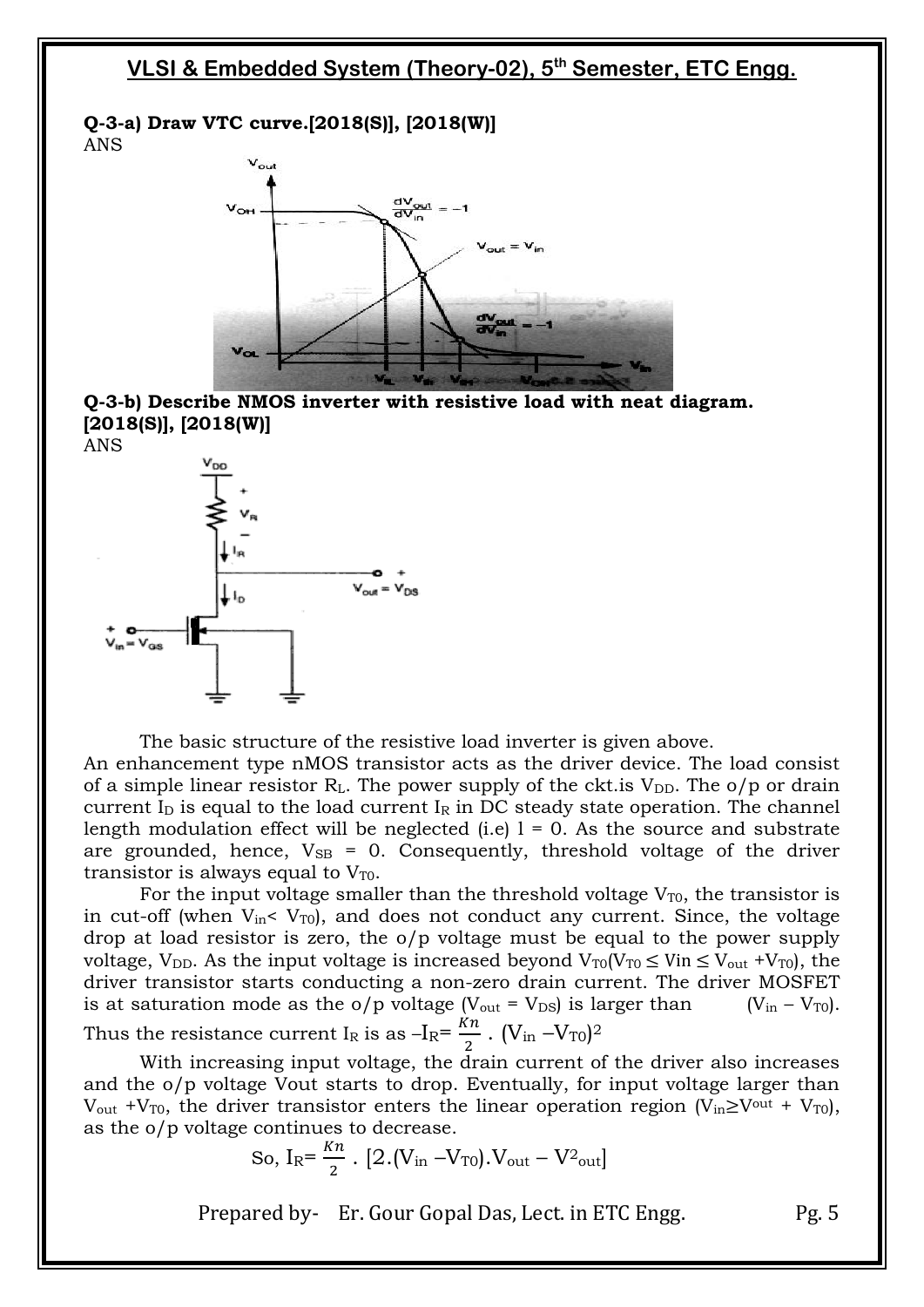### **Q-3-c) Explain dynamic RAM, SRAM and Flash memory.[2018(S)], [2018(W)]** ANS

- $\triangleright$  Dynamic random-access memory (DRAM) is a type of storage that is widely used as the main memory for a computer system. DRAM is a type of RAM that stores each bit of data in a separate capacitor within an IC. The capacitor can be either charged or discharged; these two states are taken to represent the two values of a bit, conventionally called 0 and 1. A DRAM storage cell is dynamic in that it needs to be refreshed or given a new electronic charge every few milliseconds to compensate for charge leaks from the capacitor. DRAM is used for main memory. It is slower, large is size and cheaper and consume high power consisting of one transistor.
- $\triangleright$  Static random-access memory (SRAM) is a type of RAM which is made up of CMOS technology and uses six transistors. It retains data bits in its memory as long as power is being supplied. Unlike the DRAM, which stores bits in cells consisting of a capacitor and a transistor, SRAM does not have to be periodically refreshed. SRAM uses transistors and latches in construction. SRAM is faster than DRAM and used for cache memory.
- Flash memory is one type of ROM similar to EEPROM where data in the block can be erased by using a high electrical voltage. The Flash memory cell consists of one transistor with floating point gate, whose threshold voltage can be changed repeatedly by applying an electric field to its gate. It is a non-volatile computer storage device.

#### **Q-4-a) Whatare different layout design Rule?[2018(S)]** ANS

The physical mask layout of any circuit to be manufactured using a particular process must confirm to a set of geometric constants or rules, which are generally called as layout design rules. Usually, these are describe in two way –

- (i) Micron rule
- (ii) Lambda  $(\lambda)$  rule

## **Q-4-b) Design CMOS NOR gate with neat diagram. Explain it. [2018(S)], [2018(W)]**

ANS



The circuit diagram of a two input CMOS NOR gate is shown in the above figure-A. The drivers are parallel connected but the loads are series connected.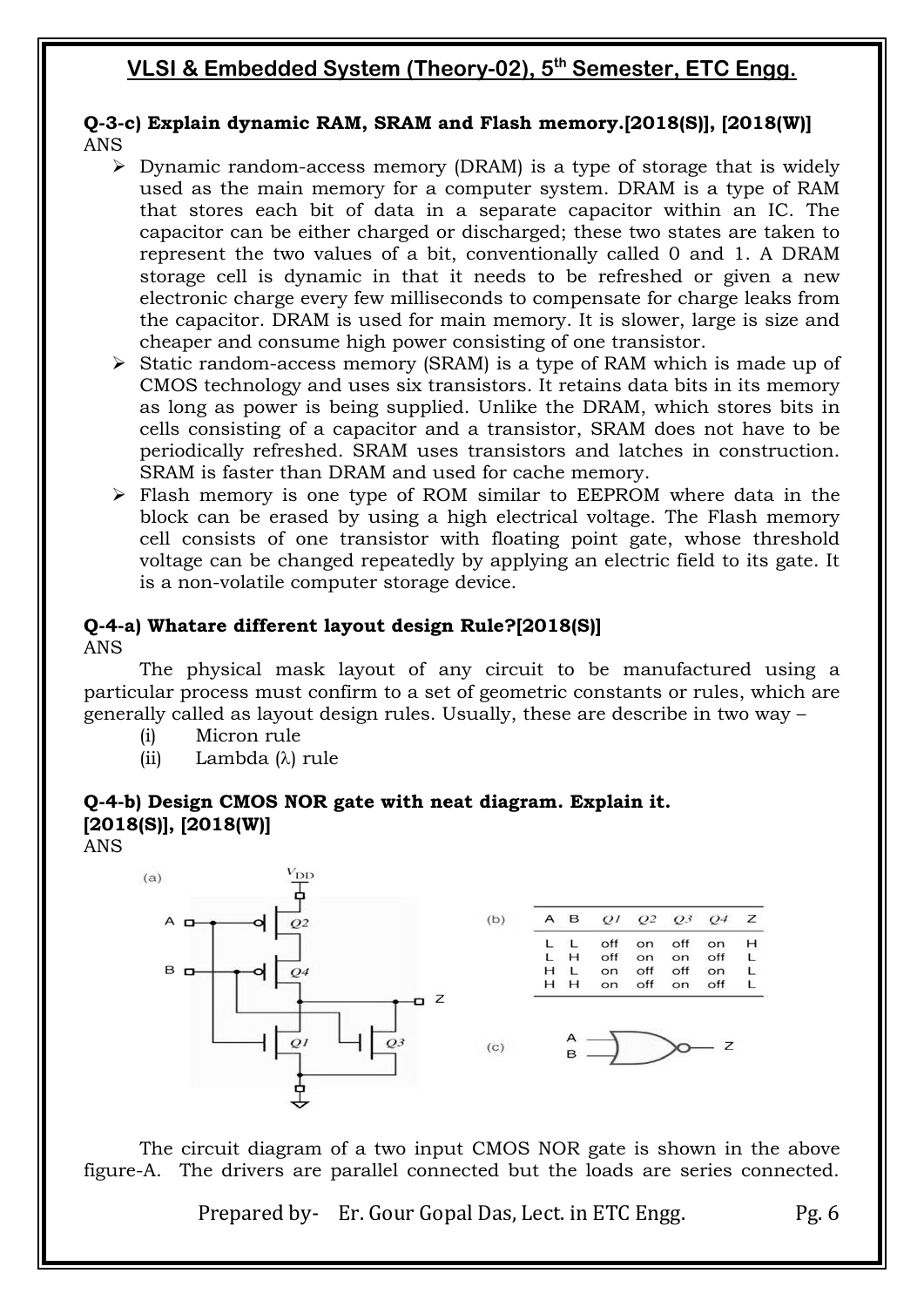When either A or B are logic 1, the output is grounded. No path is allowed between the output node and the power supply voltage since the driver is an nMOS device. By placing the load in series, if either or both inputs are at logic 1, one or both load switch remains open. Similarly if both inputs are at logic 0, both load switches are closed providing a path from the output node to  $V_{DD}$  since the load is a pMOS device.

The output voltage of CMOS NOR gate will be either logic low voltage of  $V_{OL}=0$  or a logic high voltage of  $V_{OH}=V_{DD}$ . The switching threshold voltage is an important parameter in determining the device operation. Assuming –

$$
\left(\frac{W}{L}\right)_{n, A} = \left(\frac{W}{L}\right)_{n, B} = \left(\frac{W}{L}\right)_{p, A} = \left(\frac{W}{L}\right)_{p, B}
$$
 and  $V_A = V_B = V_{out} = V_{th}$ 

At threshold the two parallel nMOS transistors are saturated as  $V_{GS} = V_{DS}(V_{in} = V_{out})$ . The combined drain current of two nMOS transistors is  $(V_{GS} = V_{DS} = V_{th})$ :  $I_D = K_n (V_{th} - V_{T,n})^2$ 

$$
\text{Or}\ \overline{V_{\text{th}} = V_{\text{T,n}} + \sqrt{\frac{ID}{Kn}}}
$$

At this time  $pMOS_A$  is in linear region and  $pMOS_B$  is in saturation. So,

#### **Q-4-c) Describe VLSI design flow by Y-chart method.[2018(S)], [2018(W)]** ANS

The Y-chart illustrates a simplified design flow for most logic chips, using design activities on three different axes (domain) which reasonable the letter Y'. The Y-chart consists of three domains of representation –

- 1. Behavioral domain
- 2. Structural domain
- 3. Geometrical layout domain



 Which are structurally implemented with functional modules such as registers and ALUs. These modules are then geometrically placed into the chip surface using CAD tools for automatic module placement followed by routing, with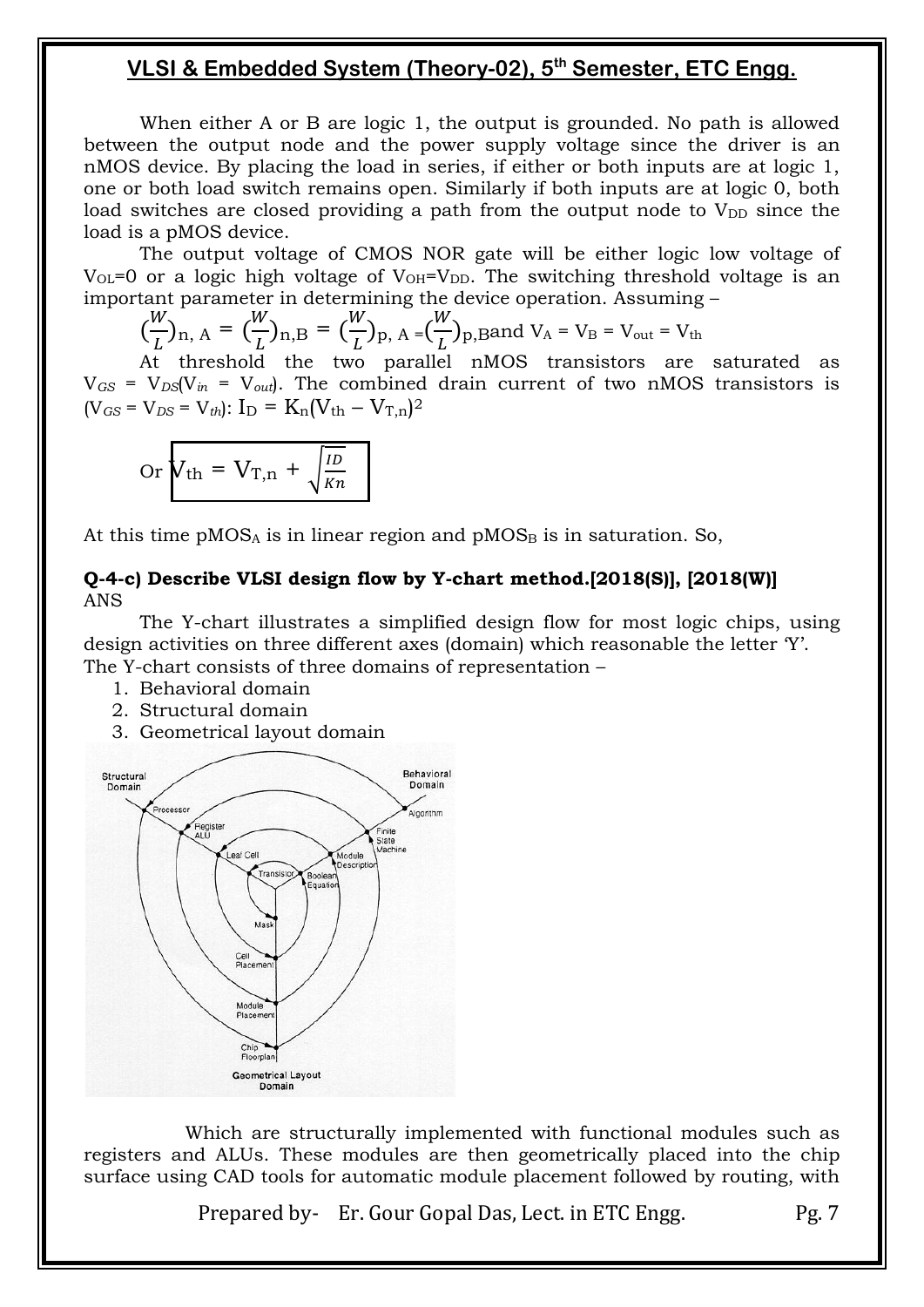a goal of minimizing the interconnects area and signal delays. The third evolution starts with a behavioral module description.

 Individual modules are then implemented with leaf cells. At this stage the chip is described in terms of logic gates (leaf cells), which can be placed and interconnected by using a cell placement and routing program. The last evolution involves a detailed Boolean description of leaf cells followed by a transistor level implementation of leaf cells and mask generation. In the standard based design style, leaf cells are pre-designed (at the transistor level) and stored in a library for logic implementation, effectively eliminating the need for the transistor level design.

**Q-5-a) Draw CPL NAND gate circuit only.[2018(S)]** ANS



### **Q-5-b) Distinguish static logic with Dynamic logic.[2018(S)]** ANS

**Static [CMOS](https://en.wikichip.org/wiki/CMOS)** is a [logic](https://en.wikichip.org/wiki/logic_gate) circuit design technique whereby the output is always strongly driven due to it always being connected to either [VCC](https://en.wikichip.org/w/index.php?title=VCC&action=edit&redlink=1) or [GND](https://en.wikichip.org/wiki/GND) (except when switching). A static CMOS circuit is composed of two networks:

- pull-up network (PUN) a set of [PMOS](https://en.wikichip.org/w/index.php?title=PMOS&action=edit&redlink=1) transistors connected between  $V_{cc}$  and the output line
- pull-down network (PDN) a set of [NMOS](https://en.wikichip.org/w/index.php?title=NMOS&action=edit&redlink=1) transistors connected between GND and the output line

Components designed out pull-up and pull-down networks operate in a mutually exclusive way; in a steady state there is never a direct path between Vcc and GND. Devices that are made up of PUN/PDN are always strongly driven and therefore offers strong immunity from noise. When both the pull-up and pull-down networks are OFF, the result is [high impedance.](https://en.wikichip.org/w/index.php?title=high_impedance&action=edit&redlink=1) That state is important for memory elements, tristate bus drives, and various other components such as some multiplexers and buffers. When both the pull-up and pull-down networks are ON, the result is a [crowbarred level.](https://en.wikichip.org/w/index.php?title=crowbarred_level&action=edit&redlink=1) This result is typically an unwanted condition.

**Static logic** is slower because it has twice the capacitive loading, higher thresholds, and uses slow P transistors for **logic**. In general, **dynamic logic** greatly increases the number of transistors that are switching at any given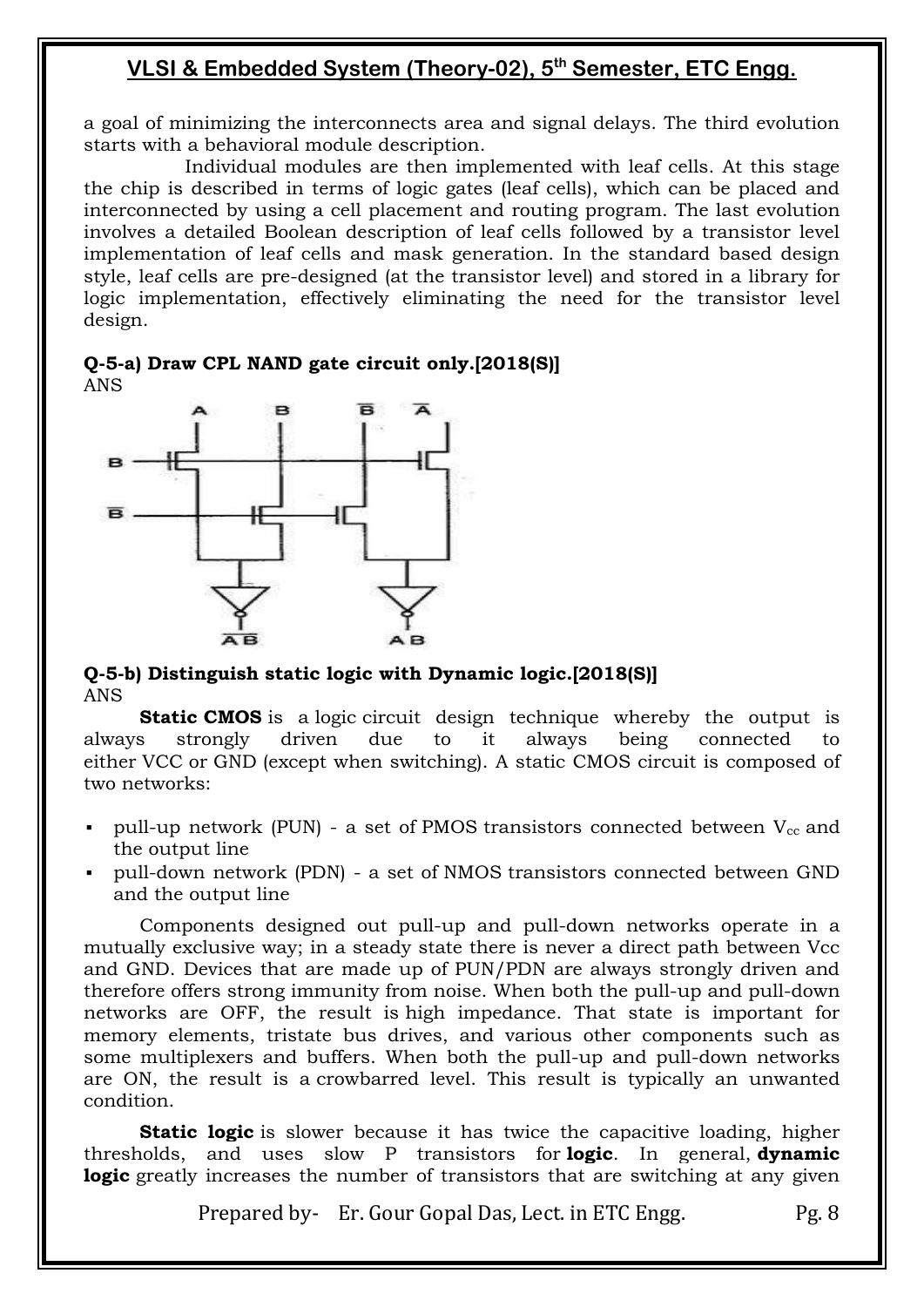time, which increases power consumption over **static CMOS**. **Dynamic logic** (or sometimes **clocked logic**) is a design methodology in [combinatory logic](https://en.wikipedia.org/wiki/Combinational_logic) circuits, particularly those implemented in [MOS](https://en.wikipedia.org/wiki/MOSFET) technology. Dynamic logic is distinguished from so-called *static logic* in that dynamics logic uses a [clock signal](https://en.wikipedia.org/wiki/Clock_signal) in its implementation of [combinational logic](https://en.wikipedia.org/wiki/Combinational_logic) circuits. The usual use of a clock signal is to synchronize transitions in [sequential logic](https://en.wikipedia.org/wiki/Sequential_logic) circuits. Dynamic logic requires a minimum [clock rate](https://en.wikipedia.org/wiki/Clock_rate) fast enough that the output state of each dynamic gate is used or refreshed before the charge in the output capacitance leaks out enough to cause the digital state of the output to change, during the part of the clock cycle that the output is not being actively driven.

Static logic has no minimum [clock rate](https://en.wikipedia.org/wiki/Clock_rate)—the clock can be paused indefinitely. While it may seem that doing nothing for long periods of time is not particularly useful, it leads to two advantages:

- being able to pause a system at any time makes debugging and testing much easier, enabling techniques such as [single stepping.](https://en.wikipedia.org/wiki/Instruction_step)
- being able to run a system at extremely low [clock rates](https://en.wikipedia.org/wiki/Clock_rate) allows [low-power](https://en.wikipedia.org/wiki/Low-power_electronics)  [electronics](https://en.wikipedia.org/wiki/Low-power_electronics) to run longer on a given battery.



#### **Ex- Static CMOS Logic**:

This ckt. Implements the logic function, Out = AB

If A and B are both high, the output will be pulled low and if both A and B are low, the output will be high.

#### **Ex- Dynamic CMOS Logic**:

This ckt. Implements the same logic function,

The dynamic logic circuit requires two phases. The first phase, when *Clock* is low, is called the *setup phase* or the *precharge phase* and the second phase, when *Clock* is high, is called the *evaluation phase*. In the setup phase, the output is driven high unconditionally (no matter the values of the inputs *A* and *B*). The [capacitor,](https://en.wikipedia.org/wiki/Capacitor) which represents the load capacitance of this gate, becomes charged. Because the transistor at the bottom is turned off, it is impossible for the output to be driven low during this phase.

During the *evaluation phase*, *Clock* is high. If *A* and *B* are also high, the output will be pulled low. Otherwise, the output stays high (due to the load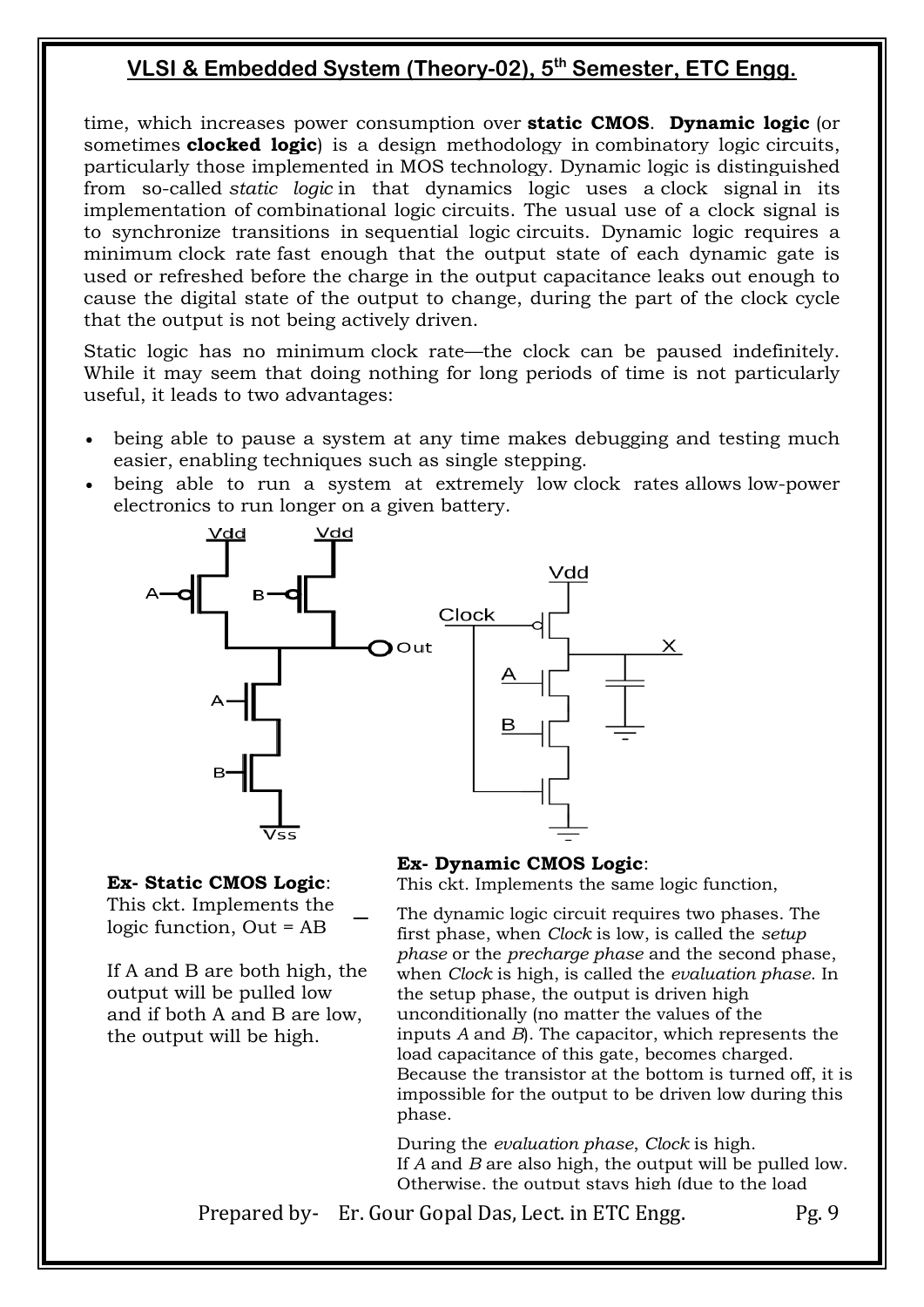### **Q-5-c) Design and describe SR Latch with neat circuit diagram. [2018(S)], [2018(W)]**

ANS:-

The Bistable element consisting of two cross-coupled inverters has two stable operating modes or states. The ckt.preserves it any one state as long as the power supply voltage is provided, hence, the ckt.can perform a simple memory function of holding its state. However, the simple two-inverter ckt.examined above has no provision for allowing its state to be changed externally from one stable operating mode to the other. To allow such a change of state, we must add simple switches to the bistable element, which can be used to force or trigger the ckt.from one operating point to the other. Below figure shows a simple CMOS SR latch which has two such triggering inputs, S (set) and R (reset). It is also called SR flipflop since two stable states can be switched back and forth. The ckt.consists of two CMOS NOR2 gates. One of the input terminals of each NOR gate is used to neither cross couple to the output of the other NOR gate, while the second input enables triggering of the ckt.



#### **Q-6-a) What is noise Margins?[2018(S)]** ANS

Noise margin (NM) is the amount of noise that a CMOS circuit could withstand without compromising the operation of circuit. Noise margin does make sure that any signal which is logic '1' with finite noise added to it, is still recognized as logic '1' and not logic '0'.

$$
\begin{aligned} \mathrm{NM_L} &= \mathrm{V_{IL}} - \mathrm{V_{OL}} \\ \mathrm{NM_H} &= \mathrm{V_{OH}} - \mathrm{V_{IH}} \end{aligned}
$$

### **Q-6-b) Describe design strategy by FPGA.[2018(S)], [2018(W)]** ANS

FPGA design style provides a means for fast prototyping and also for cost effective chip design, especially for low volume application. The full form of FPGA is "Field Programmable Gate Array". It contains ten thousand to more than a million logic gates with programmable interconnection. Programmable interconnections are available for users or designers to perform given functions easily. A typical model FPGA chip is shown in the given figure. There are I/O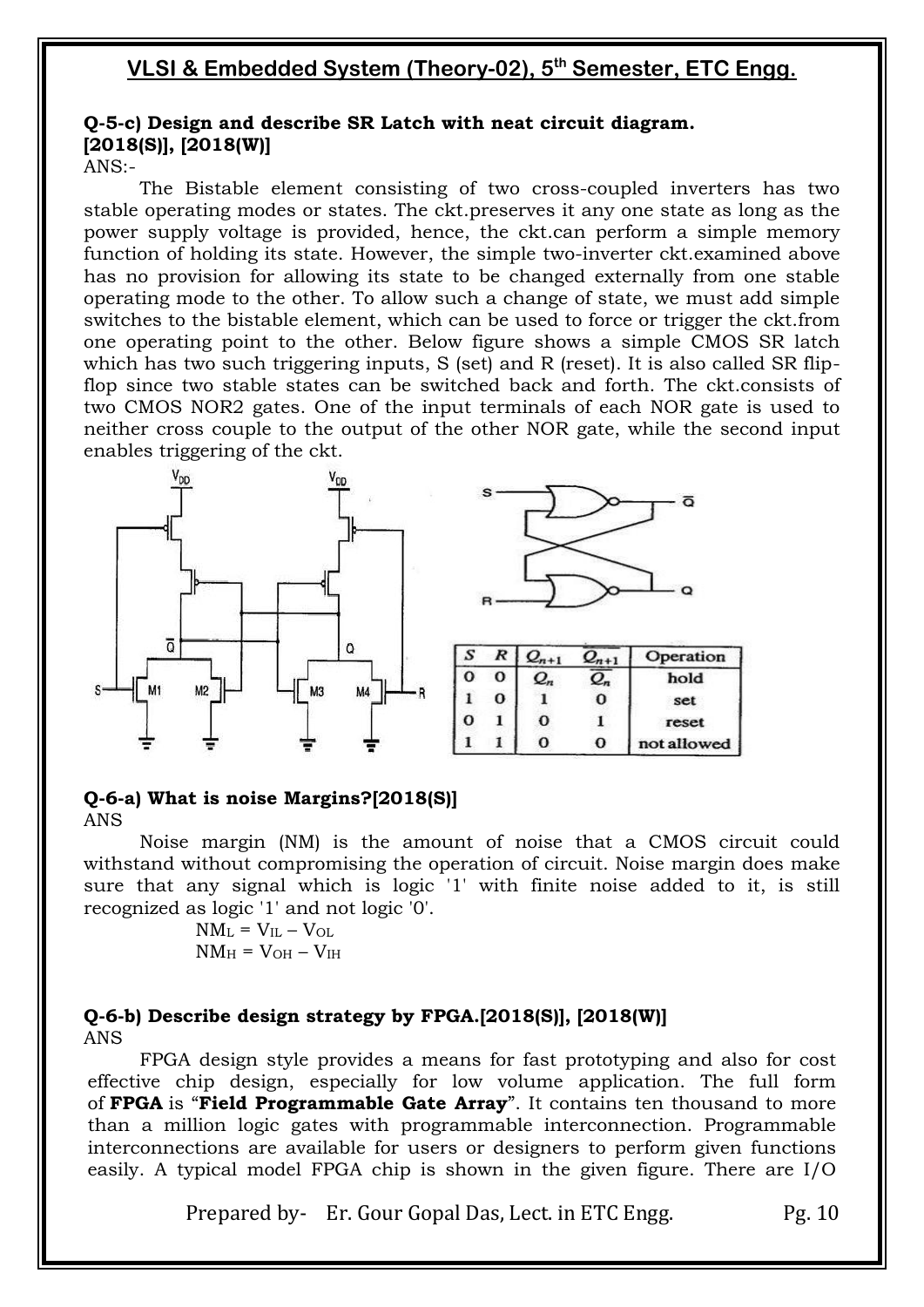blocks, which are designed and numbered according to function. For each module of logic level composition, there are **CLB's (Configurable Logic Blocks)**.



CLB performs the logic operation given to the module. The inter connection between CLB and I/O blocks are made with the help of horizontal routing channels, vertical routing channels and PSM (Programmable Multiplexers).

The number of CLB it contains only decides the complexity of FPGA. The functionality of CLB's and PSM are designed by VHDL or any other hardware descriptive language. After programming, CLB and PSM are placed on chip and connected with each other with routing channels.

### **Q-6-c) Describe cascaded domino CMOS logic gate with neat circuit diagram. [2018(S)], [2018(W)]**

ANS

Consider the generalized ckt. diagram of a domino CMOS logic gate shown the figure. A dynamic CMOS logic state, is cascaded with static CMOS inverter stage. The addition of the inverter allows us to operate a number of such structures in cascade, is explained in the following –